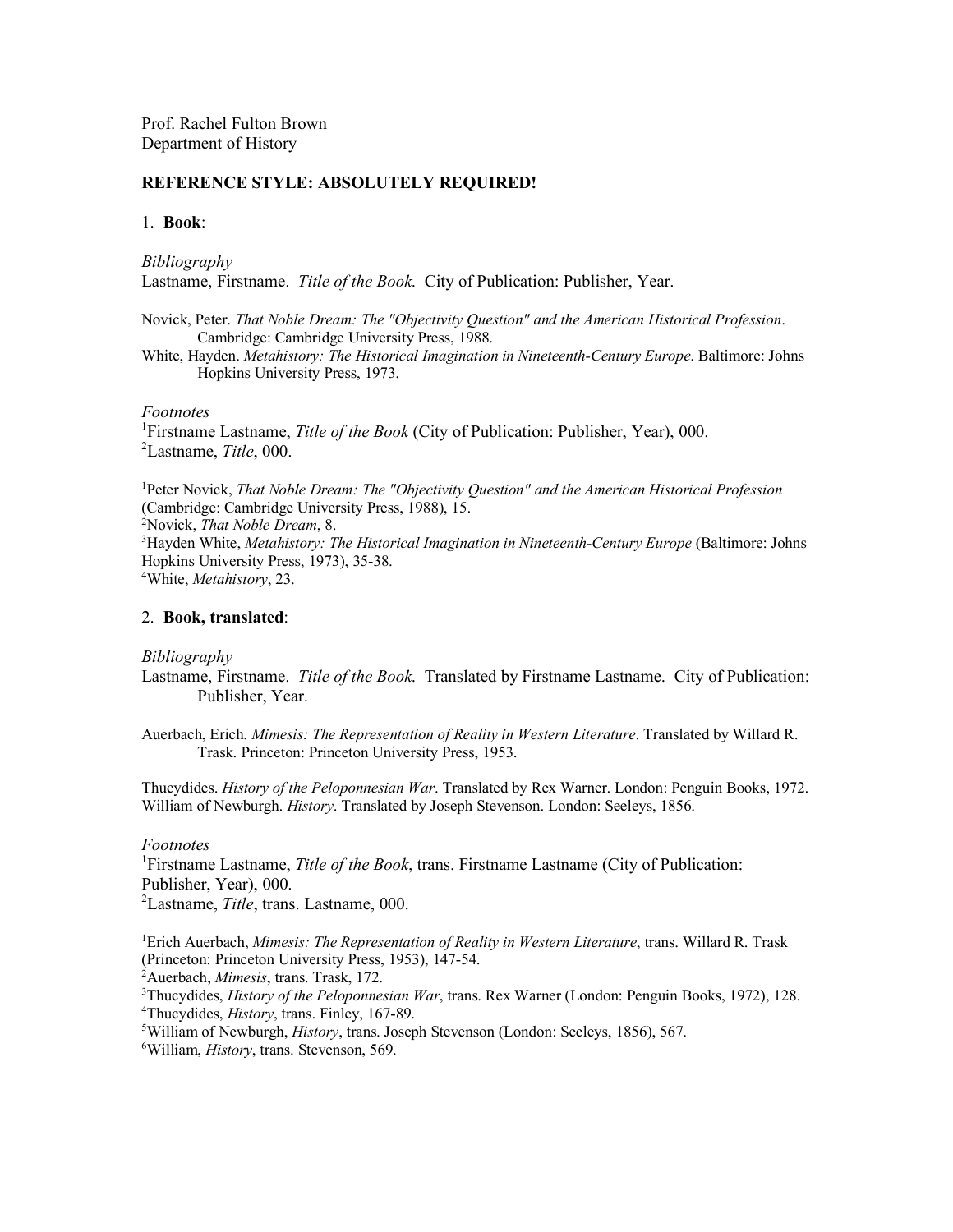## 3. **Article, in journal**:

#### *Bibliography*

Lastname, Firstname. "Title of Article." *Title of Journal* volume number (year): inclusive page numbers.

Liuzza, R.M. "Lost in Translation: Some Versions of *Beowulf* in the Nineteenth Century." *English Studies* 83.4 (2002): 281-95.

### *Footnotes*

<sup>1</sup>Firstname Lastname, "Title of Article," Title of Journal volume number (year): cited page number(s).

 ${}^{2}$ Lastname, "Title," 000.

1 R.M. Liuzza, "Lost in Translation: Some Versions of *Beowulf* in the Nineteenth Century," *English Studies* 83.4 (2002): 287-88. 2 Liuzza, "Lost in Translation," 292.

### 4. **Article, in edited volume**:

### *Bibliography*

- Lastname, Firstname. "Title of Article." In *Title of the Book*, edited by Firstname Lastname, inclusive page numbers. City of Publication: Publisher, Year.
- Ranke, Leopold von. "Preface to *Histories of the Latin and Germanic Nations from 1494-1514*." In *The Varieties of History from Voltaire to the Present*, edited by Fritz Stern, 55-58. New York: Vintage Books, 1973.

#### *Footnotes*

<sup>1</sup>Firstname Lastname, "Title of Article," in *Title of the Book*, ed. Firstname Lastname (City of Publication: Publisher, Year), 000.

 ${}^{2}$ Lastname, "Title," 000.

1 Leopold von Ranke, "Preface to *Histories of the Latin and Germanic Nations from 1494-1514*," in *The Varieties of History from Voltaire to the Present*, ed. Fritz Stern (New York: Vintage Books, 1973), 56. <sup>2</sup>Ranke, "Preface," 57-58.

### 5. **Book, consulted online:**

### *Bibliography*

Lastname, Firstname. *Title of the Book*. City of Publication: Publisher, Year. url.

Mary of Jesus of Ágreda. *The Mystical City of God*. Translated by Fiscar Marison. 4 vols. Chicago: W.B. Conkey, [1912]. http://www.themostholyrosary.com/mystical-city.htm/.

#### *Footnotes*

<sup>1</sup>Firstname Lastname, *Title of the Book* (City of Publication: Publisher, Year), 000, url. 2 Lastname, *Title*, 000.

<sup>1</sup>Mary of Jesus of Ágreda, *The Mystical City of God*, trans. Fiscar Marison, 4 vols. (Chicago: W.B. Conkey, [1912]), 3:456, http://www.themostholyrosary.com/mystical-city.htm/.